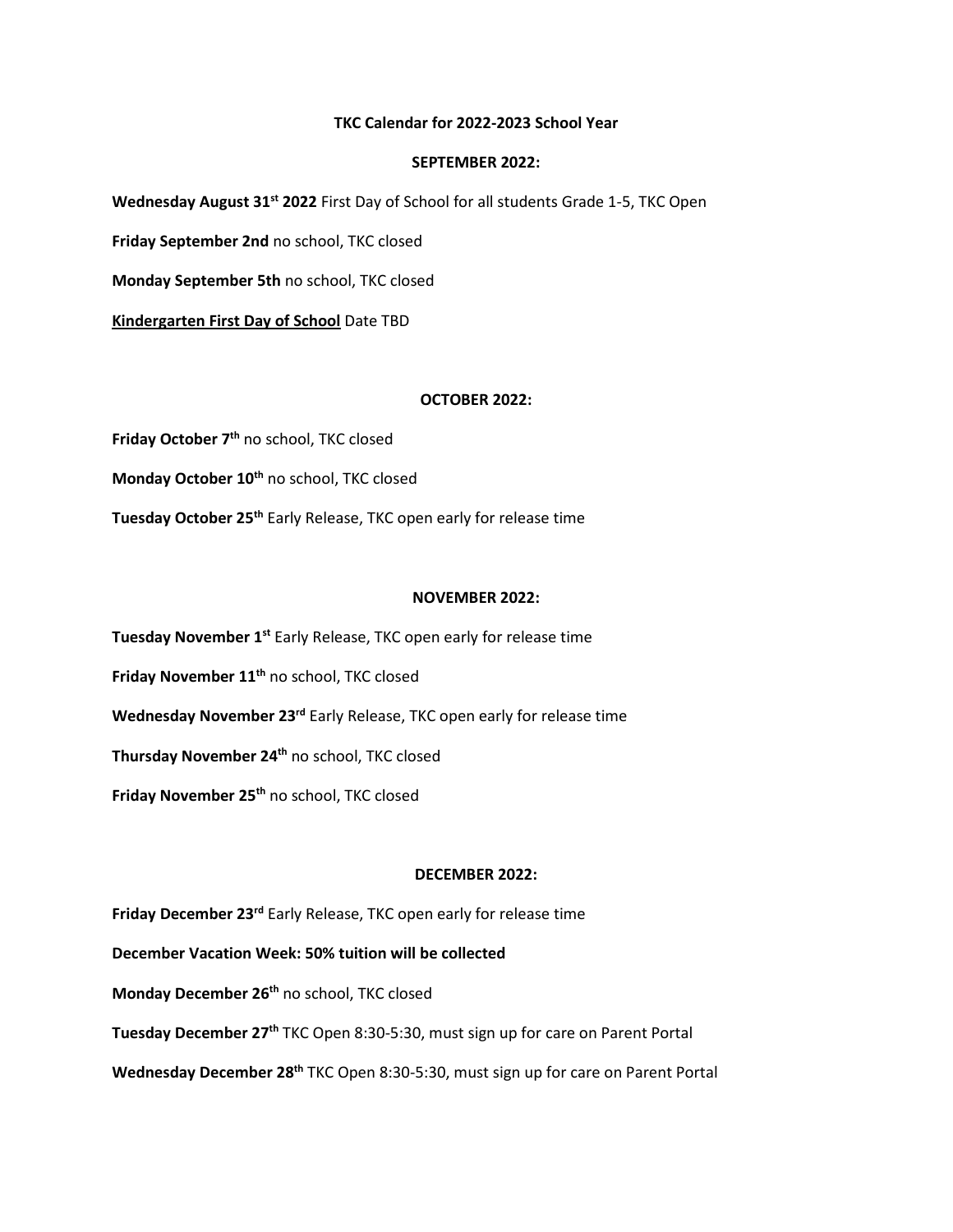**Thursday December 29th** TKC Open 8:30-5:30, must sign up for care on Parent Portal **Friday December 30th** TKC Open 8:30-5:30, must sign up for care on Parent Portal

## **JANUARY 2023:**

**Monday January 2nd** no school, TKC closed **Monday January 16th** no school, TKC closed

#### **FEBRUARY 2023:**

**February Vacation Week: 50% tuition will be collected Monday February 20th** no school, TKC closed **Tuesday February 21st** TKC Open 8:30-5:30, must sign up for care on Parent Portal **Wednesday February 22nd** TKC Open 8:30-5:30, must sign up for care on Parent Portal **Thursday February 23rd** TKC Open 8:30-5:30, must sign up for care on Parent Portal **Friday February 24<sup>th</sup> TKC Open 8:30-5:30, must sign up for care on Parent Portal** 

## **MARCH 2023:**

**Monday March 13th** no school, TKC Open 8:30-5:30, must sign up for care on Parent Portal

## **APRIL 2023:**

## **April Vacation Week: 50% tuition will be collected**

**Monday April 17th** no school, TKC closed

**Tuesday April 18th** no school, TKC Open 8:30-5:30, must sign up for care on Parent Portal **Wednesday April 19th** no school, TKC Open 8:30-5:30, must sign up for care on Parent Portal **Thursday April 20th** no school, TKC Open 8:30-5:30, must sign up for care on Parent Portal **Friday April 21st** no school, TKC Open 8:30-5:30, must sign up for care on Parent Portal